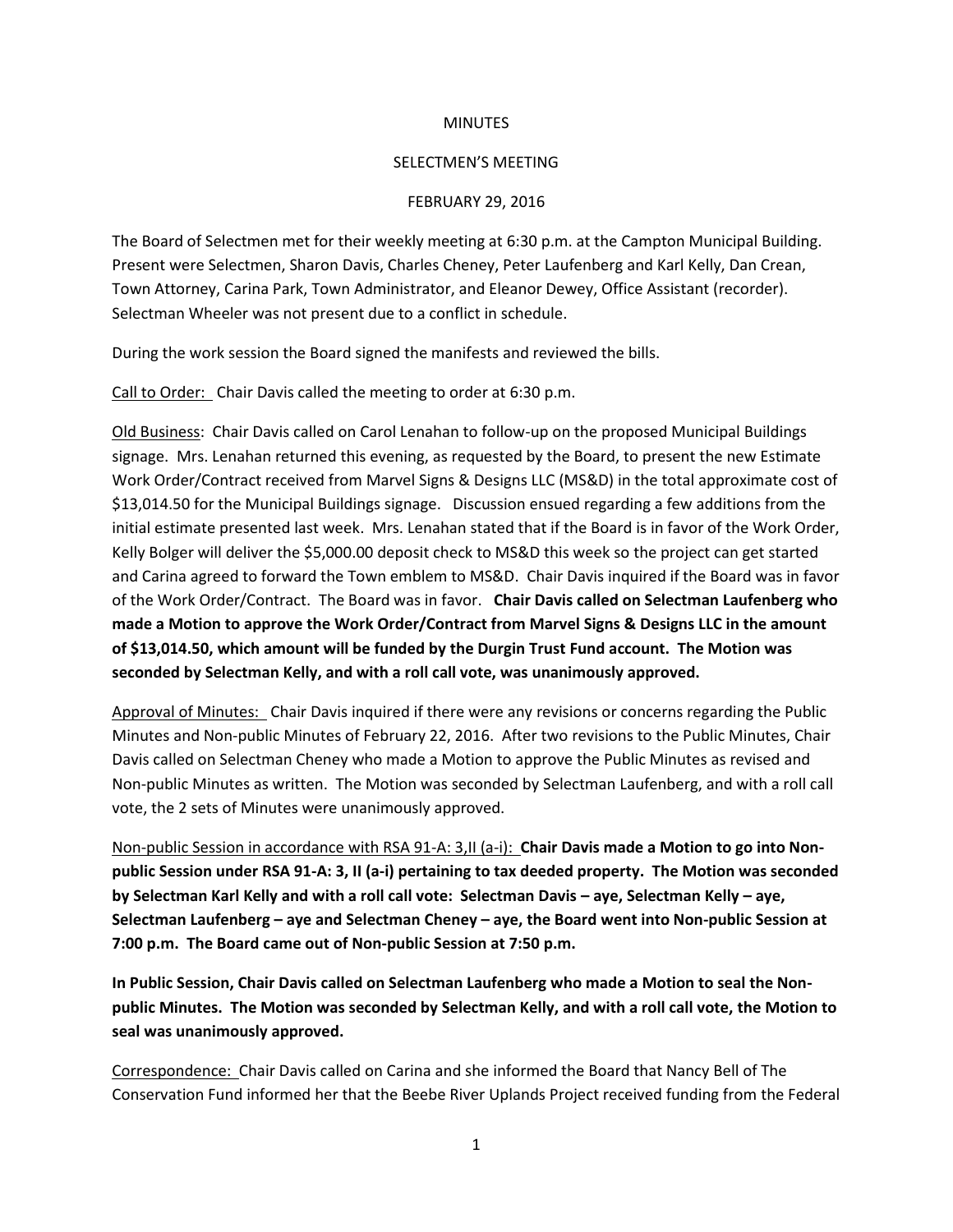Forest Legacy Program and Ms. Bell is excited about infrastructure improvements and wildlife habitat restoration plans that are anticipated. Ms. Bell will be scheduling an appointment to meet with the Board to discuss the future plans. Carina provided the Board with copies of the packet of information provided by Ms. Bell.

Carina stated that Donna Keeley, of Eversource has sent an email regarding the next round of public hearings of the Site Evaluation Committee regarding Northern Pass. A Public Hearing will be held on March 14, 2016, at 5:00 p.m., at the Plymouth State University Welcome Center at the Ice Arena, 129 NH Rt. 175A (Holderness Rd.), Holderness. Another Public Hearing will be held in Waterville Valley on Wednesday, March 9, 2016, at 5:00 p.m., at the Waterville Valley Conference and Event Center Waterville Room, 56 Packards Road.

Carina informed the Board that Mr. Reed Uhlman, a property owner in Thornton, who is serviced by the Campton Village Water Precinct (CVWP) has filed a Complaint with the Attorney General's Office pertaining to a \$900.00 fee charged to him by the CVWP. Mr. Uhlman informed Carina that he has tried to contact the CVWP on several occasions, to no avail, and he would now like to voice his concern with the Board so that he could get some clarification of the \$900.00 charge without having to retain an attorney to do so. Selectman Cheney stated that he would address this issue with the CVWP.

There being no further correspondence, Carina informed the Board of updates on the Tracking Report. #8 In 2016 website administration is now done in-house. #10 White Mountain Oil has been contacted regarding the addition of the Fire Department and the Historical Building to the Town's current contract. The figures requested by White Mountain Oil (WMO) have been received from the Fire Department and the Historical Society and forwarded to WMO, and Carina is now awaiting a revised quote from WMO. #11 Capital Well has inspected the well and pump system regarding a filtration system to accommodate the Municipal Building, Town Clerk/Tax Collector's Office and the Fire Department. Carina stated that Capital Well informed her that they believe the pump was struck by lightning and Carina will contact the Town insurance company when she receives the necessary documentation from Capital Well. Carina stated that Capital Well will be forwarding their inspection report and recommendations within in the next few days.

Board Concerns and Directives: Chair Davis called on Selectman Kelly who addressed an issue that was brought to his attention by Pike Industries and another matter pertaining to Stickney Road that he felt the Board should be aware of.

Chair Davis suggested the employee job descriptions should all be reviewed for any revisions to be made. Carina suggested that perhaps throughout the summer this task could be done.

Chair Davis called on Carina who indicated this past week there was an issue regarding a vendor supplying product to the Selectmen's Office, but also included product which was meant for delivery to the Town Clerk/Tax Collector's Office, but was erroneously made a part of the delivery to the Selectmen's Office and opened by the Selectmen's Office. Carina just wanted the Board to be aware of the matter, as Mrs. Joyce was unhappy with the occurrence and she voiced her displeasure with the vendor and to Carina.